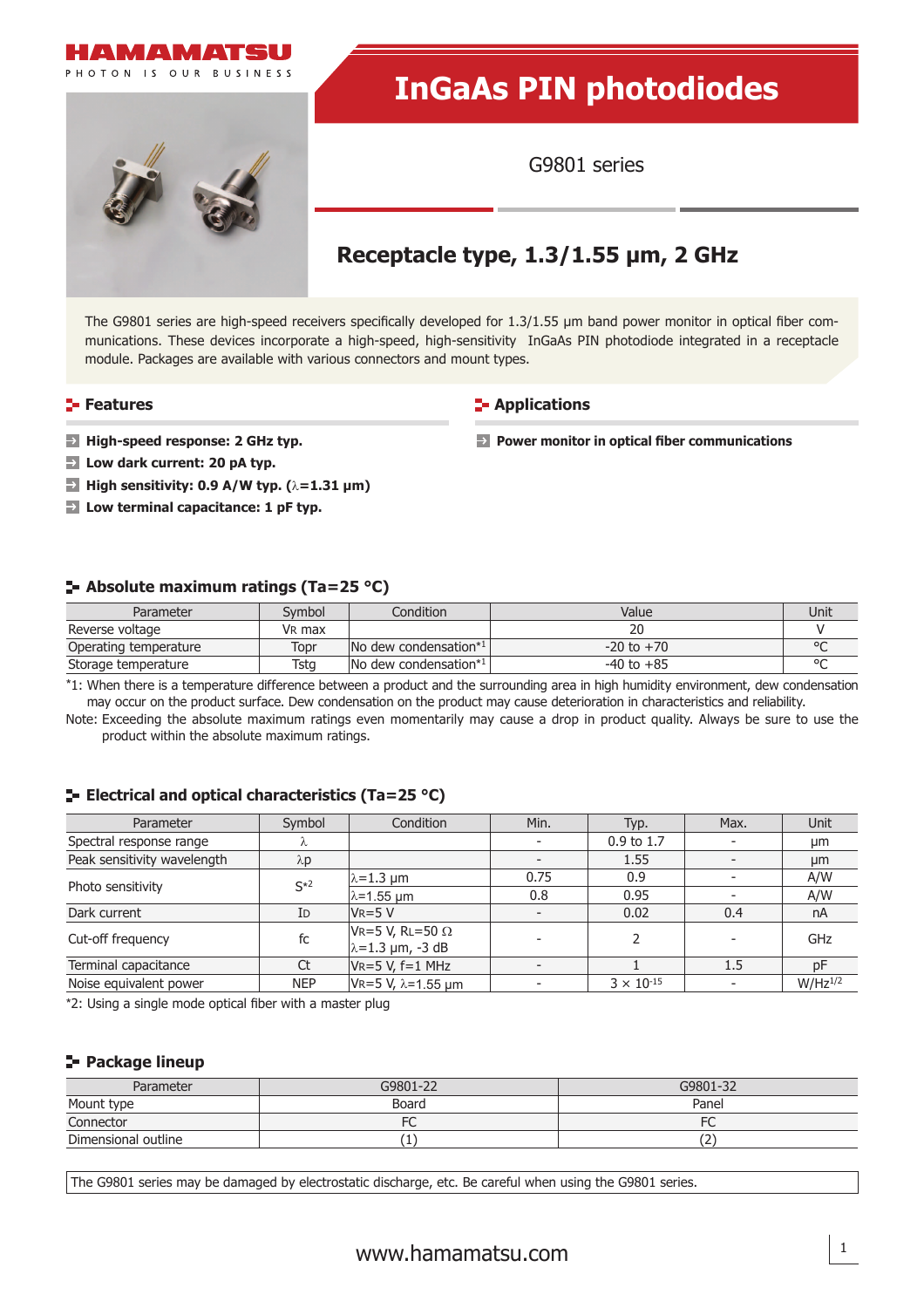#### **P** Dimensional outlines (unit: mm)





and FC/UPC optical plugs. It is not compatible with FC/Angled PC plugs.

**Pin connections** 

|    | Anode   |
|----|---------|
| ว  | Cathode |
| વે | Case    |

KIRDA0080EC